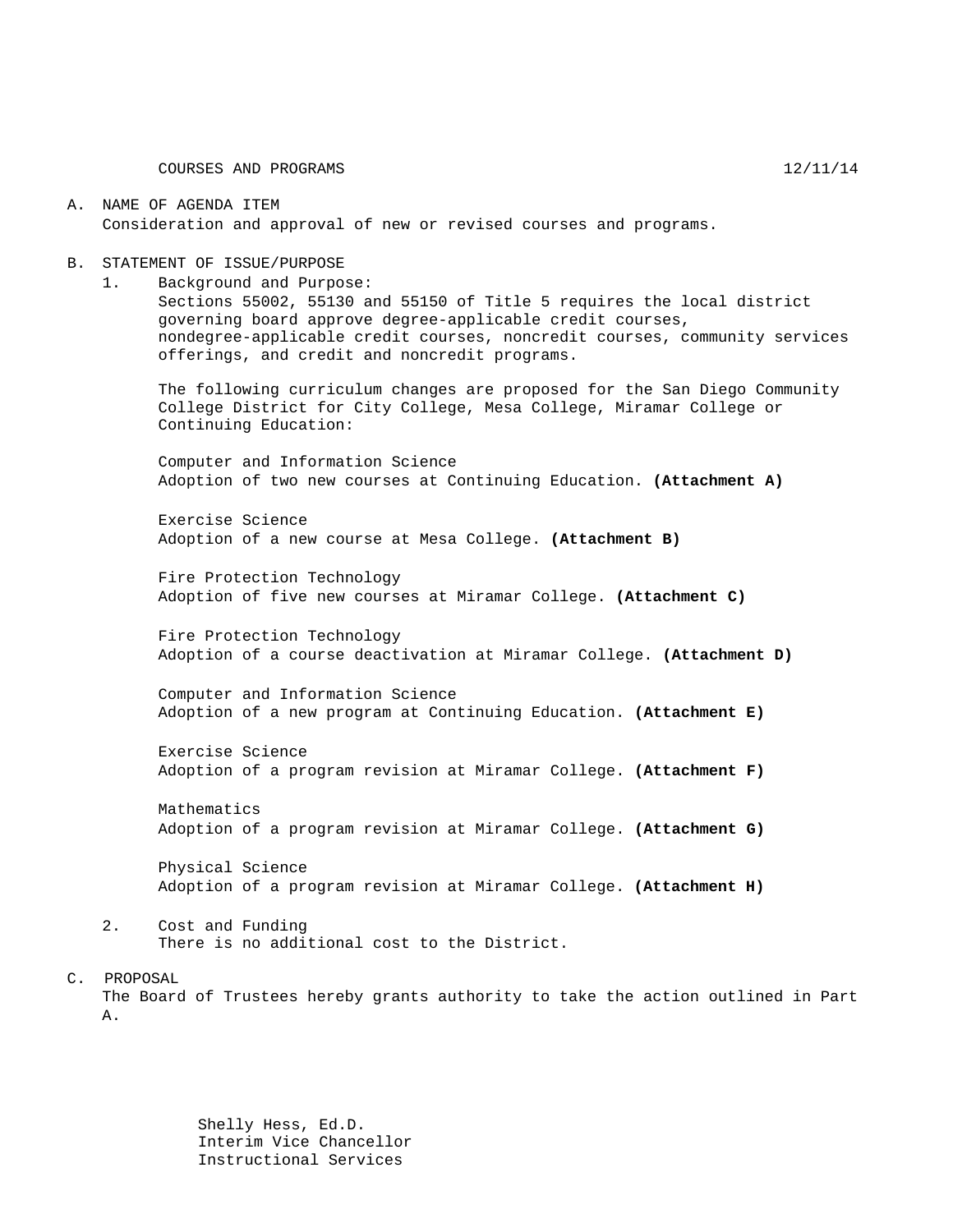Adoption of two new courses at Continuing Education.

Proposed new courses at Continuing Education:

#### **640 Windows Operating Systems**

*Advisory*: Microcomputer Basics or equivalent. This course includes the installation, configuration, and management of the Windows Desktop operating system. Students will also learn about managing applications, files and folders, devices, and the use of administrative tools and the control panel. Practical topics include user interfaces, user account management, operating system security, and basic network configuration. (FT)

#### **641 Linux Essentials**

*Advisory:* Microcomputer Basics or equivalent. This course includes the installation, configuration, and the management of the Linux Operating System. Students will learn about command line processing, user accounts and permissions, and basic shell programming. Students will be introduced to the history of Linux and the open source community, and the different distributions of Linux currently available. (FT)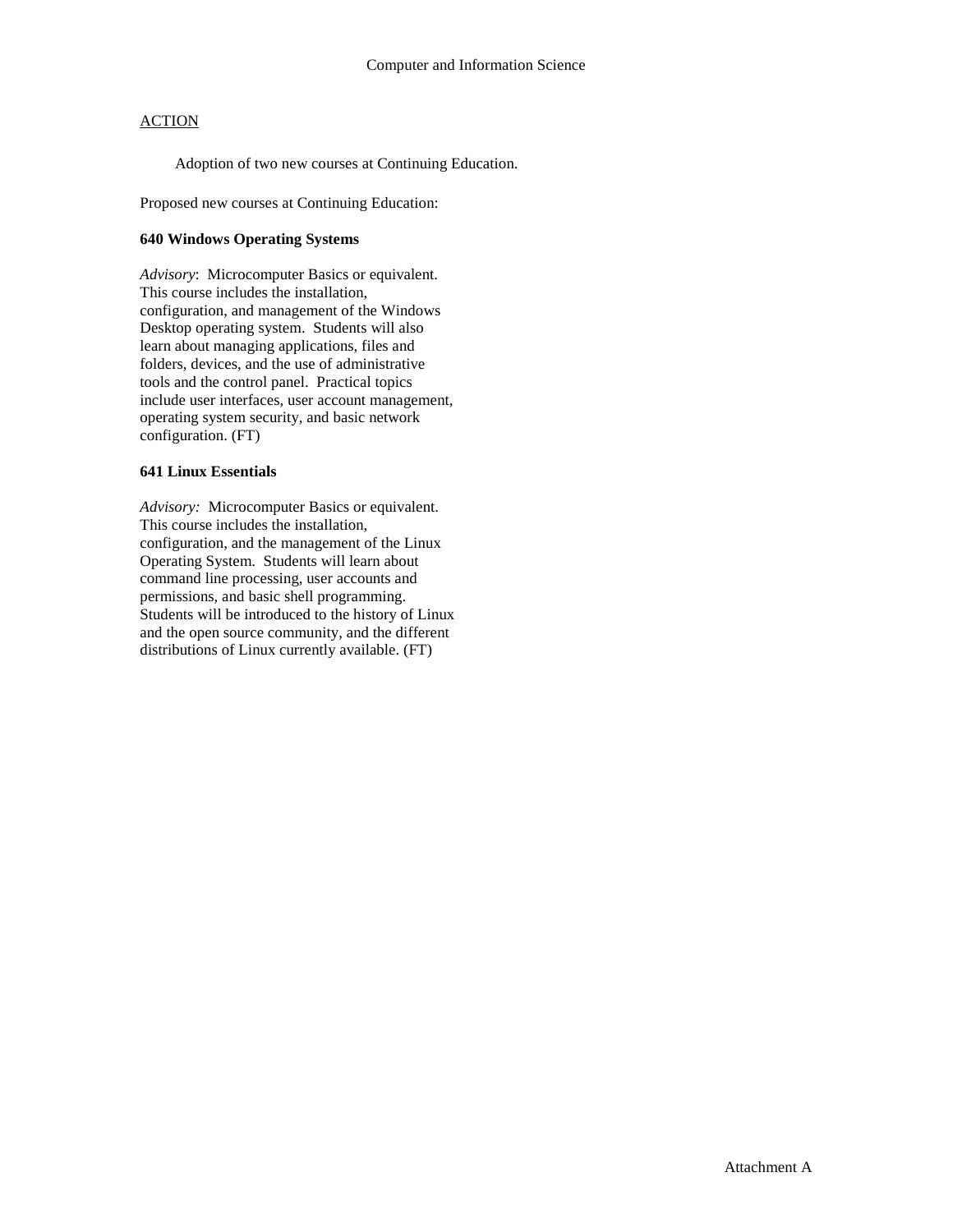Adoption of a new course at Mesa College.

Proposed new course at Mesa College:

### **228A Intercollegiate Sand Volleyball I 96 - 175 hours lab, 2-3.5 units Grade Only**

*Advisory:* English 47A or English 48 and English 49, each with a grade of "C" or better, or equivalent or Assessment Skill Levels R5 and W5.

This is the first course in intercollegiate sand volleyball competition. Topics include analyses of individual and team strategies. This course is designed for students interested in competing in sand volleyball at a collegiate-level. Students must pass the sports physical administered by the team physician prior to competition. This course may be taken two times for credit. (FT) Associate Degree Credit & transfer to CSU.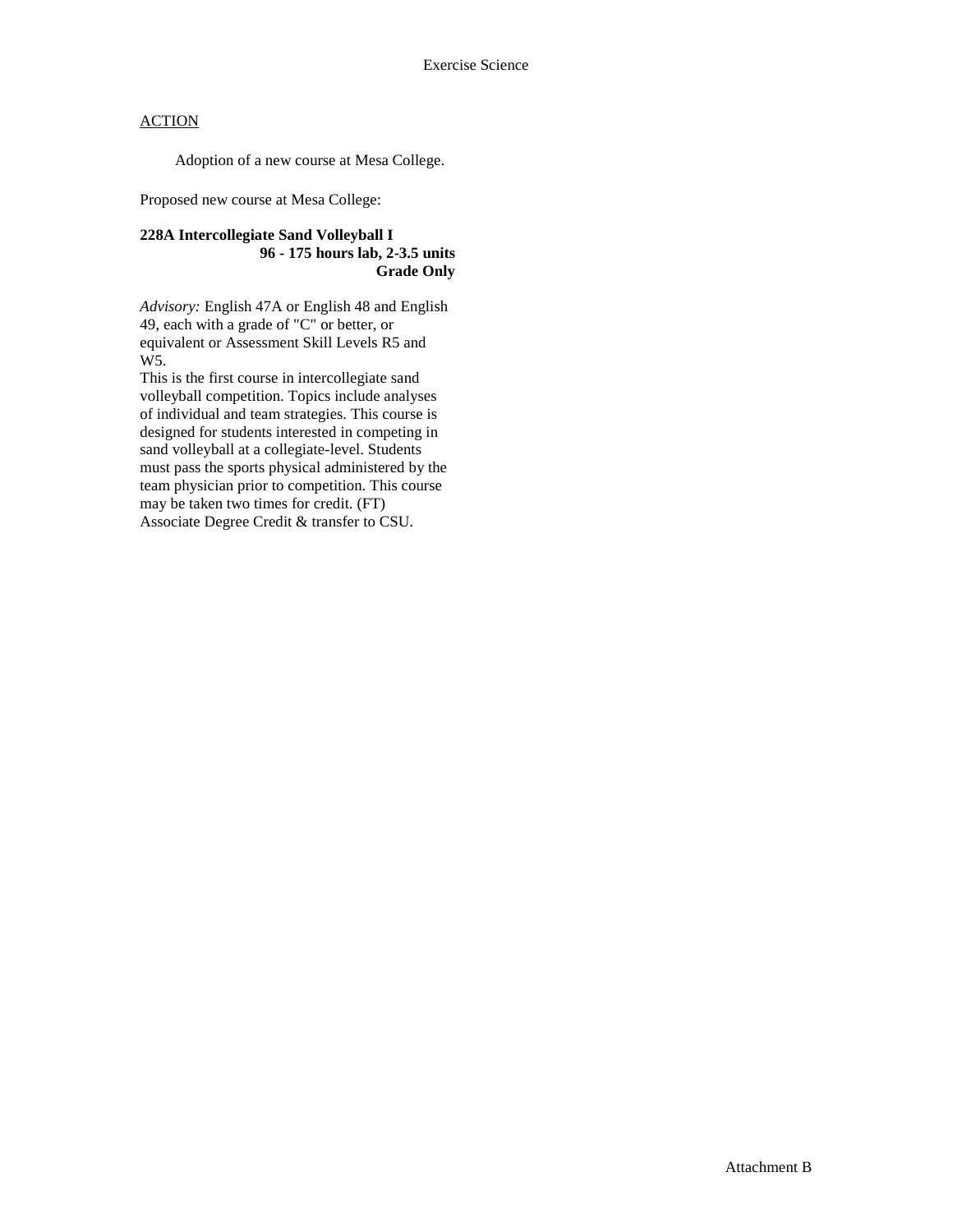Adoption of five new courses at Miramar College.

Proposed new courses at Miramar College:

### **392S Special Topics in Fire Management 1 hour lecture, 7 - 20.5 hours lab, 0.2 units Grade Only**

*Advisory:* English 47A or English 48 and English 49, each with a grade of "C" or better, or equivalent or Assessment Skill Levels R5 and W5.

This course provides students with sound management principles needed for the transition from supervisor to manager in the fire service. Management principles and practices are taught from a variety of different focus areas that may vary from term to term. Focus areas may include: human relations, group dynamics, conflict resolution, financial planning, budget preparation and control, diversity management, and labor relations, among others. Focus areas are listed in the class schedule and student transcripts. This course is intended for practicing firefighters. (FT) Associate Degree Credit only and not Transferable.

#### **393L Special Topics in Hazardous Materials 24 - 216.5 hours lab, 0.5-4 units Grade Only**

This course provides students with sound information and practices in dealing with hazardous materials incidents. Hazardous material principles and practices are taught from a variety of different focus areas that may vary from term to term. Focus areas may include: Hazardous Materials Incident Commander, Hazardous Materials Technician, Hazardous Materials Safety Officer, Hazardous Materials Specialist, Hazardous Materials Decontamination, Hazardous Materials Mitigation, or Hazardous Materials Weapons of Mass Destruction, among others. Focus areas are listed in the class schedule and student transcripts. This course is intended for practicing firefighters. (FT) Associate Degree Credit only and not Transferable.

#### **393S Special Topics in Hazardous Materials 1 - 1 hours lecture, 7 - 20.5 hours lab, 0.2 units Grade Only**

This course provides students with information and practices in dealing with hazardous materials incidents. Hazardous material principles and practices are taught from a variety of different focus areas that may vary from term to term. Focus areas may include: Hazardous Materials Incident Commander, Hazardous Materials Technician, Hazardous Materials Safety Officer, Hazardous Materials Specialist, Hazardous Materials Decontamination, Hazardous Materials Mitigation, or Hazardous Materials Weapons of Mass Destruction, among others. Focus areas are listed in the class schedule and student transcripts. This course is intended for practicing firefighters. (FT) Associate Degree Credit & transfer to CSU.

#### **394S Special Topics in Firefighting Tactics 1 - 1 hours lecture, 7 - 20.5 hours lab, 0.2 units Grade Only**

This course provides professional training in various kinds of firefighting tactics and related activities. Fundamental skills and techniques used by firefighters in the regular execution of their duties are taught from a variety of different focus areas that may vary from term to term. Focus areas may include various kinds of firefighting tactics, vehicle or equipment operation, or firefighter safety and survival, among others. Focus areas are listed in the class schedule and student transcripts. This course is intended for practicing firefighters. (FT) Associate Degree Credit only and not Transferable.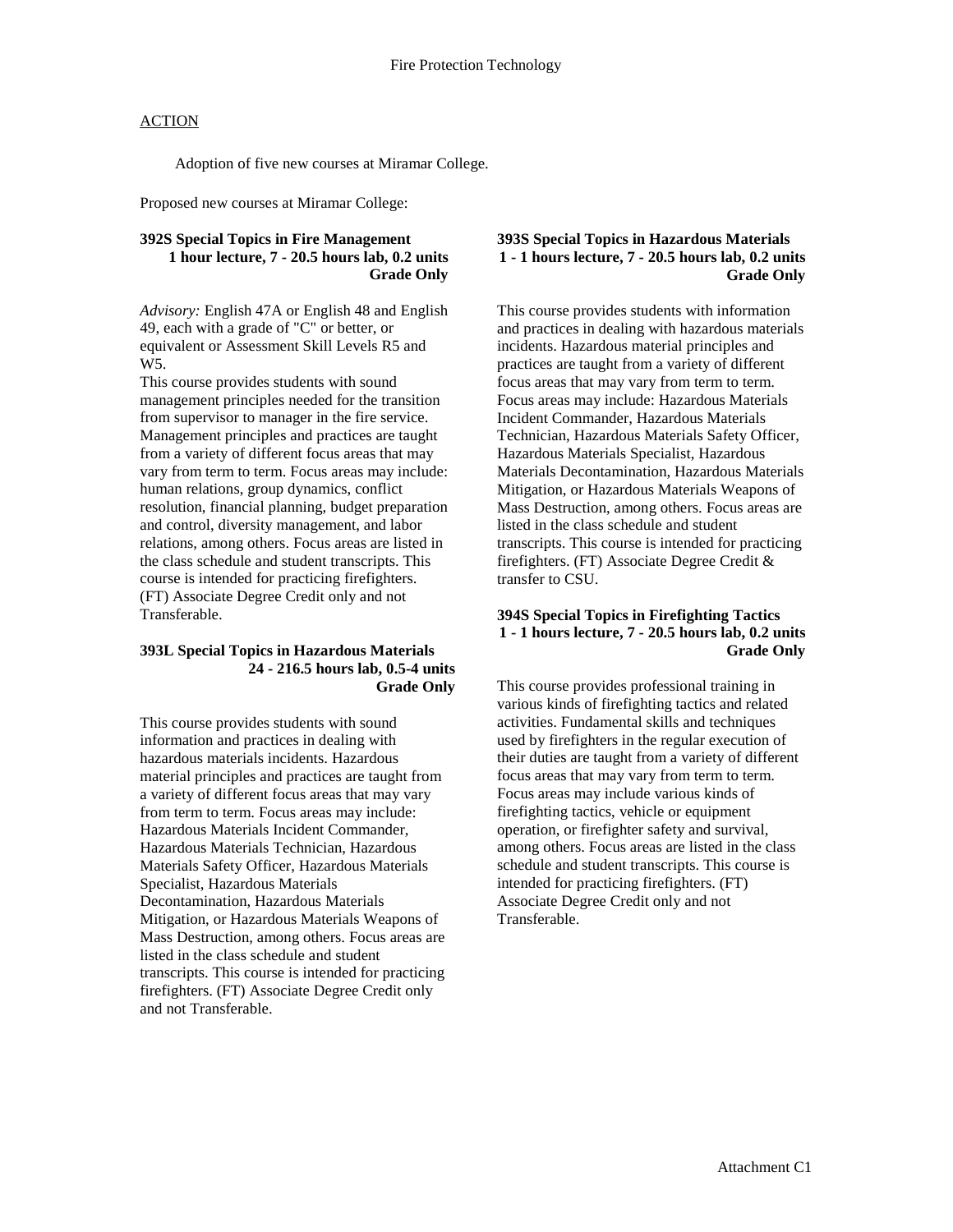## **395S Special Topics in Open Water Lifeguarding**

## **1 - 1 hours lecture, 7 - 20.5 hours lab, 0.2 units Grade Only**

This course provides open water lifeguards with training in various kinds of lifeguarding practices. Fundamental skills and techniques used by lifeguards in the regular execution of their duties are taught from a variety of different focus areas that may vary from term to term. Focus areas may include various kinds of lifeguarding techniques, vehicle or equipment operation, or emergency management, among others. Focus areas are listed in the class schedule and student transcripts. This course is intended for practicing open water lifeguards. (FT) Associate Degree Credit only and not Transferable.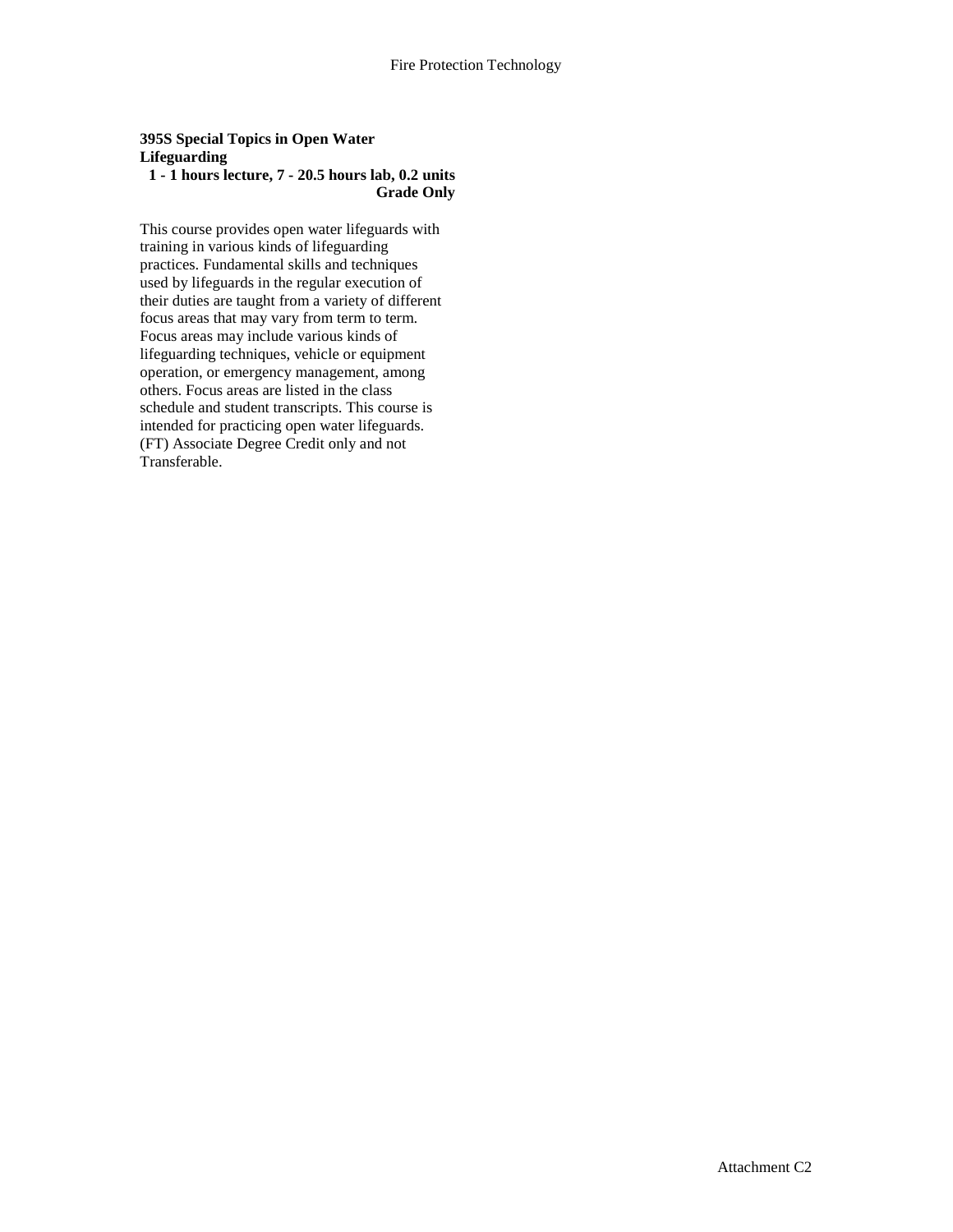Adoption of a course deactivation at Miramar College.

Proposed course deactivation at Miramar College:

## **301L Fire Company Officer Training 40 - 45 hours lecture, 24 - 27 hours lab, 3 units Grade Only**

This course is to prepare or enhance the first line supervisors ability to supervise subordinates. It introduces key management concepts and practices utilized in the California Fire Service. The course includes discussions about the role of the Company Officer, oral and written communications, decision-making, time management, leadership styles, personnel evaluations, Emergency Scene Incident Command, operational responsibilities, discipline and counseling guidelines. (FT) Associate Degree Credit only and not Transferable.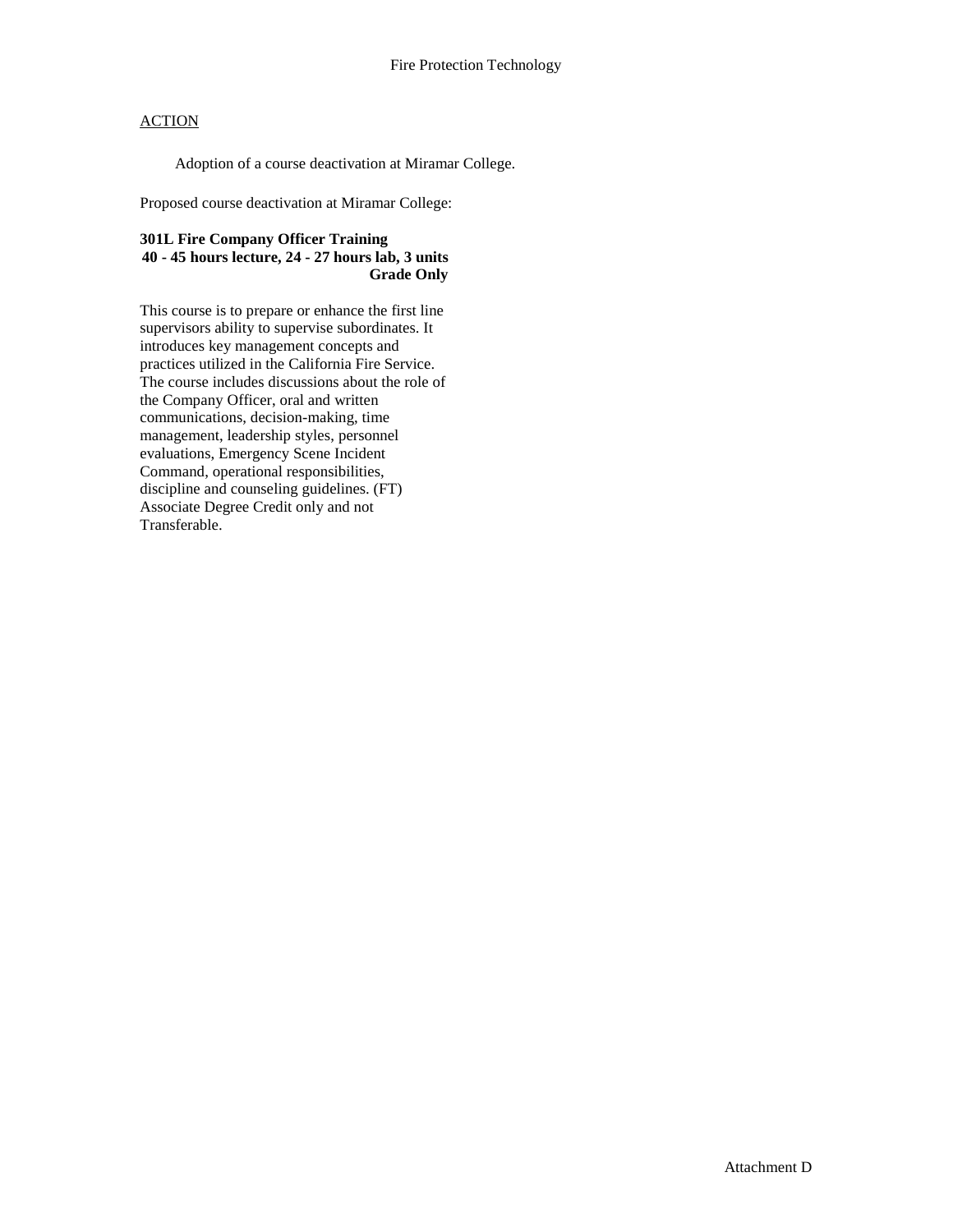Pursuant to Section 78016 of the Education Code, the following is a program review summary: Certificate of Completion Desktop Operating Systems Program

| A.        | Labor Market Information <sup>1</sup> : | The annual average number of persons employed in the<br>Desktop Operation Systems program area was 6,762 in the<br>2013 employment year. Approximately 817 new job openings<br>are projected through 2013-2016. |
|-----------|-----------------------------------------|-----------------------------------------------------------------------------------------------------------------------------------------------------------------------------------------------------------------|
| <b>B.</b> | Duplication <sup>2</sup> :              | Cuyamaca College, City College, Southwestern College, and<br>MiraCosta College.                                                                                                                                 |
| C.        | Effectiveness <sup>3</sup> :            | Program area OR the projected enrollment of 64 for the 2014-<br>2015 year in the new program area.                                                                                                              |

- 1. Labor Market Information, Employment Development Department, California; and Labor Market Information, EMSI, Inc.
- 2. Web; and Institutions' class schedules and catalogs.
- 3. Current enrollment data; and Business Information Technology program chair, Continuing Education

#### **ACTION**

Adoption of a new program at Continuing Education.

Proposed new program at Continuing Education:

## **Certificate of Completion Desktop Operating Systems Program**

The Desktop Operating Systems Program is designed to provide students with the knowledge and skills needed to manage a desktop operating system. The program provides students with both the practical and analytical skills needed to install, configure and ensure the operation of a computer. The program courses provide instruction in both the Windows and Linux desktop environments and include planning and installation of the appropriate operating systems, configuration of computer peripherals and computer virtualization platforms. Topics include managing applications, files and folders, devices, and the use of administrative tools and the control panel. Students will learn about command line processing, user accounts and permissions, and basic shell programming. Students who successfully complete the program can use the skills learned in a variety of industries and jobs including computer support specialist and computer operator. This program also serves as a

foundation for additional training in information technology.

**The following courses must be taken to complete the program:** COMP 640 Windows Operating Systems COMP 641 Linux Essentials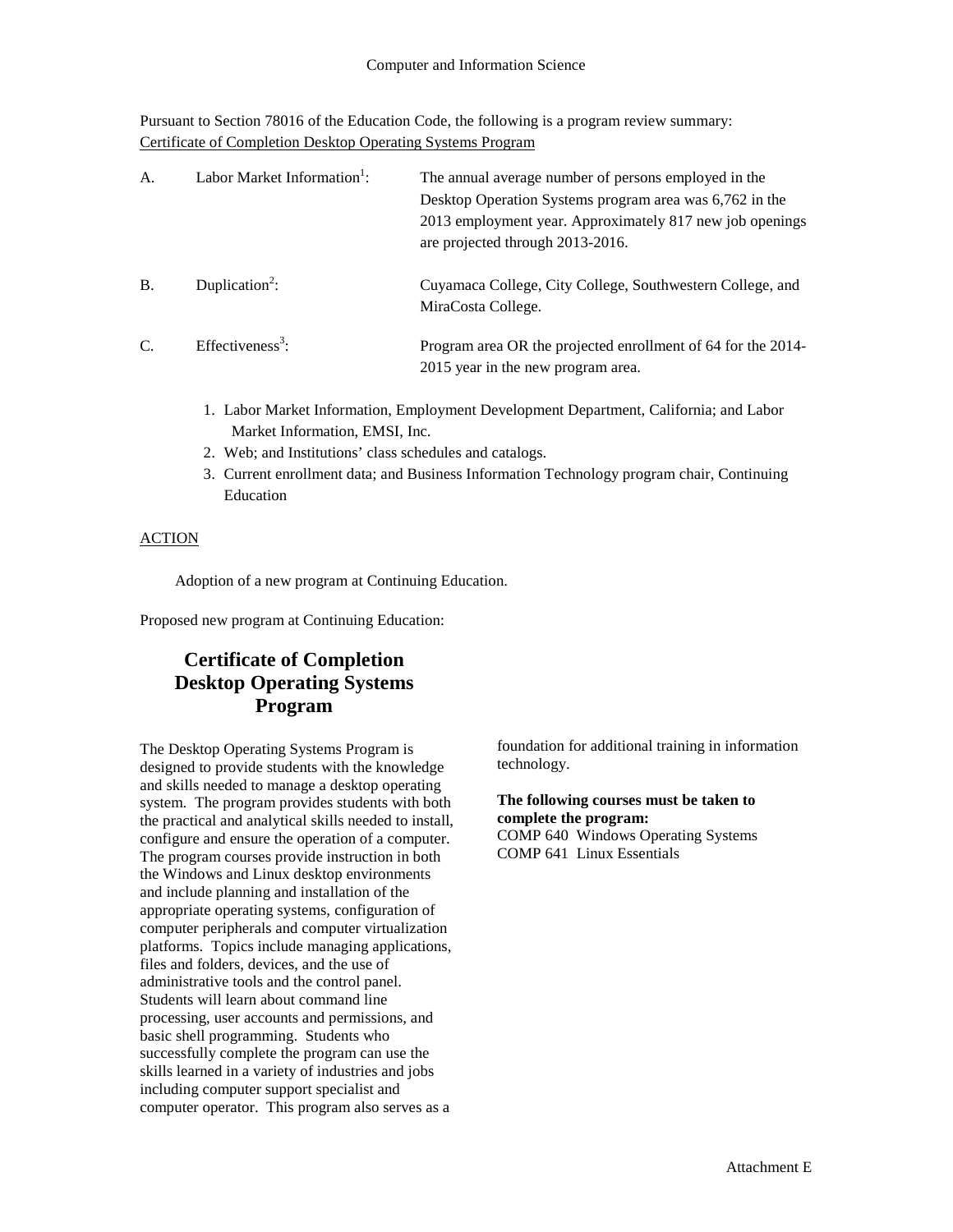Adoption of a program revision at Miramar College.

Proposed program revision at Miramar College:

# **Associate of Science Degree Health and Physical Education Studies Exercise and Nutritional Sciences**

## **Courses Required for the Major:**

| Select at least two courses from the         |              |
|----------------------------------------------|--------------|
| following:                                   | <b>Units</b> |
| EXSC 241B Introduction to Kinesiology3       |              |
| EXSC 242B Care and Prevention of Injuries  3 |              |
| HEAL 101 Health and Life-Style3              |              |
|                                              |              |
|                                              |              |
| NUTR 155 Advanced Nutrition 3                |              |
| NUTR 170 Nutrition and Fitness3              |              |

#### **Select at least one course from the following: Units**

| BIOL 107 General Biology-Lecture and     |  |
|------------------------------------------|--|
|                                          |  |
| BIOL 210A Introduction to the Biological |  |
|                                          |  |
|                                          |  |
| BIOL 235 Human Physiology 4              |  |

| Select at least one course and the remainder       |
|----------------------------------------------------|
| of units needed to meet the minimum of 18          |
| from the following:<br>Units                       |
| <b>EXSC 241B Introduction to Kinesiology3</b>      |
| <b>EXSC 242B Care and Prevention of Injuries 3</b> |
| HEAL 101 Health and Life-Style3                    |
|                                                    |
|                                                    |
| NUTR 155 Advanced Nutrition 3                      |
| NUTR 170 Nutrition and Fitness3                    |
| NUTR 180 Nutrition and Diet Therapy3               |
| <b>BIOL 107 General Biology-Lecture and</b>        |
|                                                    |
|                                                    |
| BIOL 135 Biology of Human Nutrition 3              |
| BIOL 160 Elements of Human Anatomy and             |
|                                                    |
|                                                    |
| <b>BIOL 210A Introduction to the Biological</b>    |
|                                                    |
| BIOL 210B Introduction to the Biological           |
|                                                    |

| CHEM 100 Fundamentals of Chemistry 3      |
|-------------------------------------------|
| CHEM 100L Fundamentals of Chemistry       |
|                                           |
| CHEM 103 General, Organic, and Biological |
|                                           |
| CHEM 130 Introduction to Organic and      |
|                                           |
| CHEM 130L Introduction to Organic and     |
| Biological Chemistry Laboratory  1        |
| CHEM 200 General Chemistry I - Lecture3   |
| CHEM 200L General Chemistry I -           |
|                                           |
| CHEM 201 General Chemistry II - Lecture 3 |
| CHEM 201L General Chemistry II -          |
|                                           |
| MATH 116 College and Matrix Algebra 3     |
| MATH 119 Elementary Statistics 3          |
| MATH 121 Basic Techniques of Applied      |
|                                           |
|                                           |
| MATH 150 Calculus with Analytic           |
|                                           |
|                                           |
| PSYC 101 General Psychology3              |
| PSYC 258 Behavioral Science Statistics3   |
| PSYC 260 Introduction to Physiological    |
|                                           |
| SOCO 101 Principles of Sociology3         |
|                                           |
|                                           |
|                                           |
|                                           |
|                                           |
| EXSC 114B Aquatic Fitness II0.5-1         |
| EXSC 114C Aquatic Fitness III 0.5-1       |
| EXSC 114D Aquatic Fitness IV0.5-1         |
| EXSC 115A Water Exercise I 0.5-1          |
| EXSC 115B Water Exercise II0.5-1          |
| EXSC 115C Water Exercise III0.5-1         |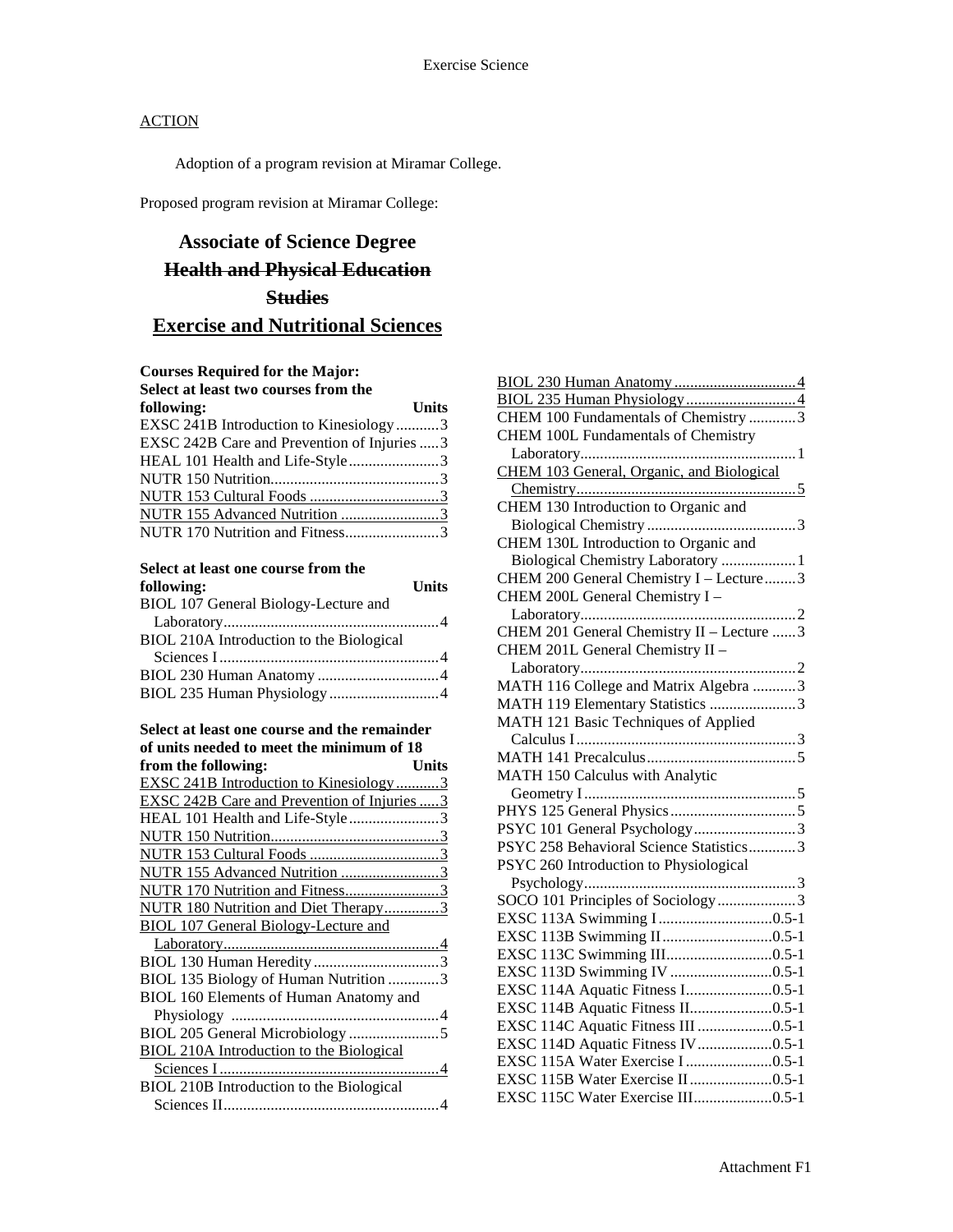| EXSC 115D Water Exercise IV 0.5-1              |
|------------------------------------------------|
| EXSC 124A Aerobic and Core                     |
|                                                |
| EXSC 124B Aerobic and Core                     |
|                                                |
| EXSC 124C Aerobic and Core                     |
|                                                |
|                                                |
| EXSC 124D Aerobic and Core                     |
|                                                |
| EXSC 125A Aerobic Dance I0.5-1                 |
| EXSC 125B Aerobic Dance II0.5-1                |
| EXSC 125C Aerobic Dance III 0.5-1              |
| EXSC 125D Aerobic Dance IV0.5-1                |
| EXSC 126A Cardio Conditioning I0.5-1           |
| EXSC 126B Cardio Conditioning II0.5-1          |
| EXSC 126C Cardio Conditioning III 0.5-1        |
| EXSC 126D Cardio Conditioning IV 0.5-1         |
| EXSC 135A Individual Conditioning I -          |
|                                                |
| EXSC 135B Individual Conditioning II -         |
|                                                |
| EXSC 135Cndividual Conditioning III -          |
|                                                |
|                                                |
| EXSC 135D Individual Conditioning IV -         |
|                                                |
| EXSC 136A Off-Season Conditioning for          |
|                                                |
| EXSC 136B Off-Season Conditioning for          |
|                                                |
| EXSC 139A Weight Training I 0.5-1              |
| EXSC 139B Weight Training II 0.5-1             |
| EXSC 139C Weight Training III0.5-1             |
| EXSC 139D Weight Training IV 0.5-1             |
| EXSC 145A Yoga I-Fundamentals of               |
|                                                |
| EXSC 145B Yoga II-Beginning Yoga 0.5-1         |
| EXSC 145C Yoga III-Intermediate 0.5-1          |
| EXSC 145D Yoga IV - Advanced Level0.5-1        |
| EXSC 147A Kickboxing I-Fundamental0.5-1        |
| EXSC 147B Kickboxing II-Beginning0.5-1         |
|                                                |
| EXSC 147C Kickboxing III-Intermediate  0.5-1   |
| EXSC 147D Kickboxing IV-Advanced0.5-1          |
| EXSC 148A Martial Arts I-Fundamental  0.5-1    |
| EXSC 148B Martial Arts II-Beginning 0.5-1      |
| EXSC 148C Martial Arts III-Intermediate  0.5-1 |
| EXSC 148D Martial Arts IV-Advanced0.5-1        |
|                                                |
|                                                |
| EXSC 154C Badminton III 0.5-1                  |
|                                                |
|                                                |
|                                                |
|                                                |
|                                                |
|                                                |
|                                                |
|                                                |

| EXSC 184D Water Polo IV0.5-1                 |  |
|----------------------------------------------|--|
| EXSC 204 Intercollegiate Basketball I2-3.5   |  |
| EXSC 205 Intercollegiate Basketball II 2-3.5 |  |
| EXSC 214 Intercollegiate Soccer I2-3.5       |  |
| EXSC 215 Intercollegiate Soccer II 2-3.5     |  |
| EXSC 216 Intercollegiate Softball I2-3.5     |  |
| EXSC 220 Intercollegiate Tennis I2-3.5       |  |
| EXSC 221 Intercollegiate Tennis II 2-3.5     |  |
| EXSC 226 Intercollegiate Water Polo I 2-3.5  |  |
| EXSC 227 Intercollegiate Water Polo II2-3.5  |  |

**Total Units = 18**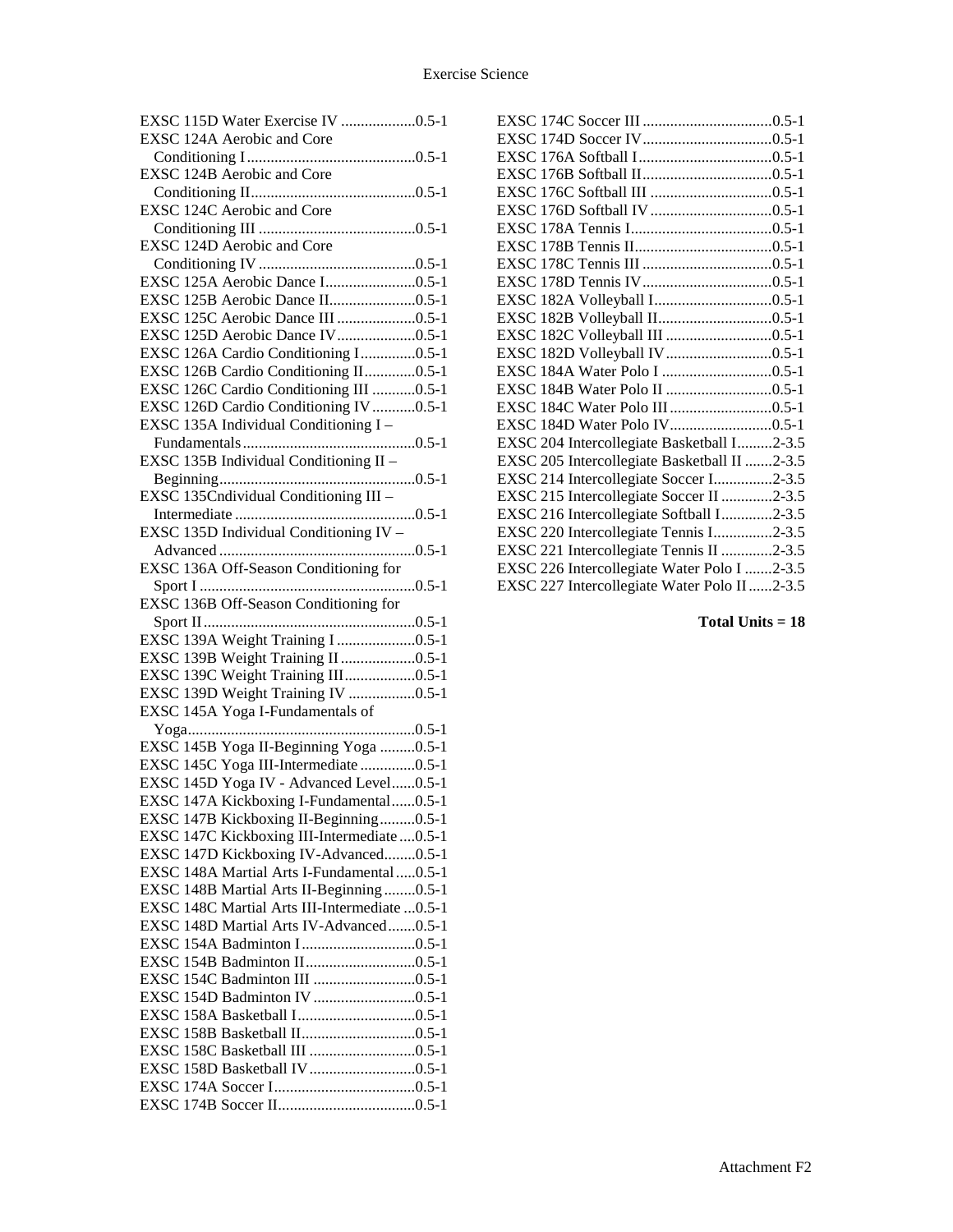Adoption of a program revision at Miramar College.

Proposed program revision at Miramar College:

# **Associate of Arts Degree Mathematics Studies**

| <b>Courses Required for the Major:</b>   | <b>Units</b> |
|------------------------------------------|--------------|
| MATH 150 Calculus with Analytic Geometry |              |
|                                          |              |
| MATH 151 Calculus with Analytic Geometry |              |
|                                          |              |
| MATH 252 Calculus with Analytic Geometry |              |
|                                          |              |

### **Select at least 5 units from the**

| following:<br><b>Units</b>                        |
|---------------------------------------------------|
| ACCT 116A Financial Accounting 4                  |
| ACCT 116B Managerial Accounting4                  |
| BIOL 210A Introduction to the Biological          |
|                                                   |
| BIOL 210B Introduction to the Biological          |
|                                                   |
| CHEM 200 General Chemistry I - Lecture3           |
| CHEM 200L General Chemistry I -                   |
|                                                   |
| CISC 181 Principles of Information Systems4       |
| CISC 186 Visual Basic Programming4                |
| CISC 189A Introduction to Programming I 4         |
| CISC 189B Introduction to Programming II 4        |
| CISC 190 Java Programming 4                       |
| CISC 192 C/C++ Programming 4                      |
| <b>CISC 205 Object Oriented Programming using</b> |
|                                                   |
| CISC 210 System Analysis and Design3              |
| ECON 120 Principles of Macroeconomics3            |
| ECON 121 Principles of Microeconomics 3           |
| GEOL 100 Physical Geology 3                       |
| GEOL 101 Physical Geology Laboratory1             |
| MATH 119 Elementary Statistics3                   |
| MATH 245 Discrete Mathematics 3                   |
| MATH 254 Introduction to Linear Algebra 3         |
| MATH 255 Differential Equations3                  |
| PHIL 100 Logic and Critical Thinking3             |

| PHYN 100 Survey of Physical Science3         |  |
|----------------------------------------------|--|
|                                              |  |
| PHYS 196 Electricity and Magnetism5          |  |
| PHYS 197 Waves, Optics and Modern Physics. 5 |  |
| PSYC 101 General Psychology3                 |  |
| PSYC 258 Behavioral Science Statistics3      |  |
| SOCO 101 Principles of Sociology3            |  |
|                                              |  |

**Total Units = 18**